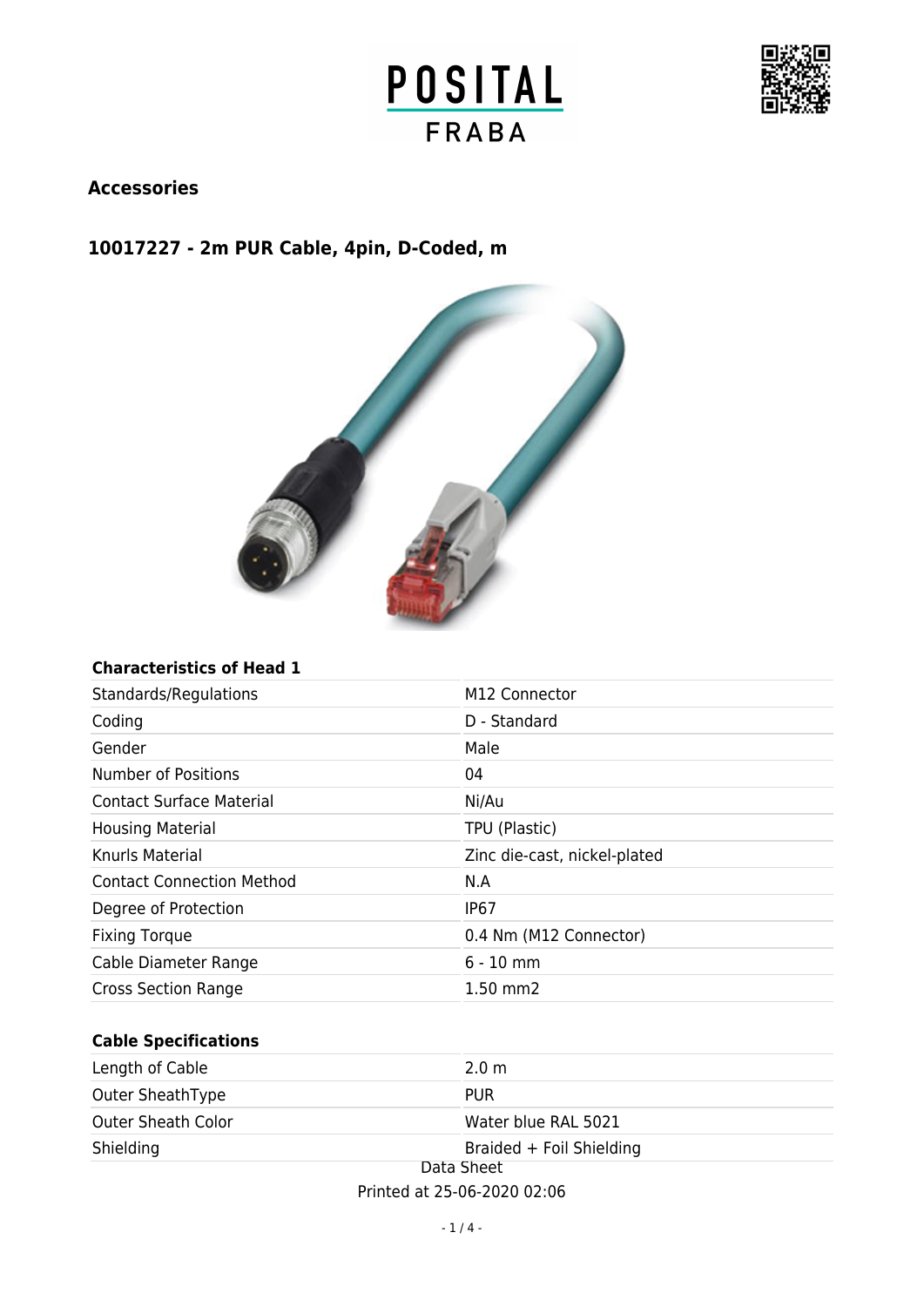# POSITAL **FRABA**



| <b>Material Conductor Insulation</b>                | <b>PE</b>                |
|-----------------------------------------------------|--------------------------|
| Conductor Cross Section (in sqmm)                   | $2 \times 2 \times 0.14$ |
| Number of Leads                                     | 4 Leads                  |
| <b>Twisted Pair</b>                                 | Yes                      |
| AWG Signal Line                                     | <b>AWG 26</b>            |
| <b>External Cable Diameter</b>                      | 6.4 mm $\pm$ 0.2mm       |
| <b>Smallest Bending Radius - Fixed Installation</b> | 26.4 mm                  |
| Smallest Bending Radius - Movable Installation      | 52.8 mm                  |
| UL Style                                            | UL 20963                 |
| Insulation resistance $*$ (per km)                  | $\geq$ 500 MΩ*km         |
| Conductor Resistance * (per km)                     | $≤$ 290 Ω/km             |
| Performance Category                                | CAT <sub>5</sub>         |

### **Characteristics of Head 2**

| Standards/Regulations | RJ45 Connection |
|-----------------------|-----------------|
|                       |                 |
|                       |                 |

### **General Data**

| Ordering Code                | 10017227 - CBL-M12S-M04D-020EH-046Y-R45                                 |
|------------------------------|-------------------------------------------------------------------------|
| Weight                       | 120 a                                                                   |
| <b>Operating Temperature</b> | $-20^{\circ}$ C (-4 $^{\circ}$ F) to 80 $^{\circ}$ C (176 $^{\circ}$ F) |

# **Pin Assignment**





# **Contact Assignment**

Data Sheet Printed at 25-06-2020 02:06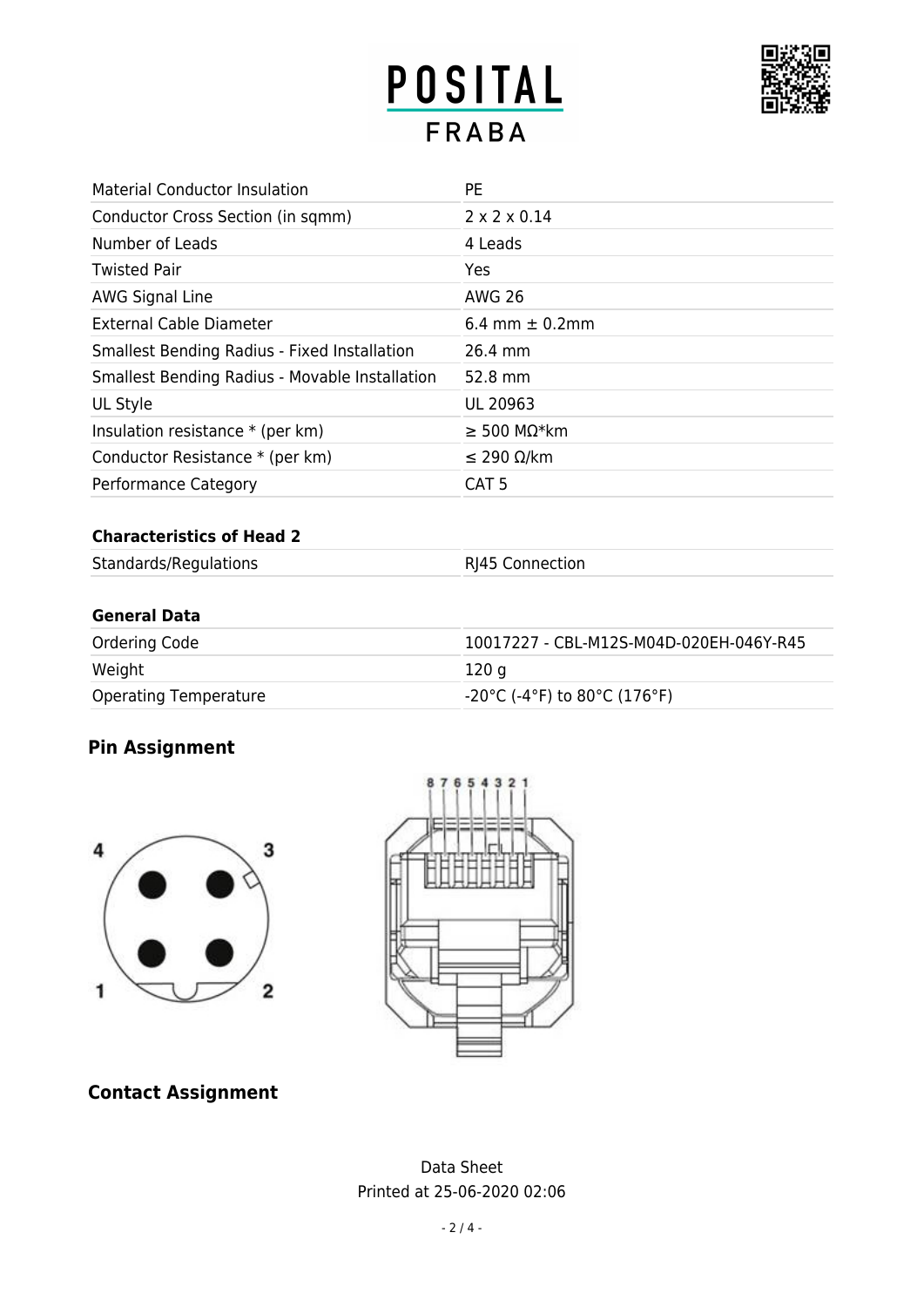

POSITAL **FRABA** 









**Contact**



Contact Us

Data Sheet Printed at 25-06-2020 02:06